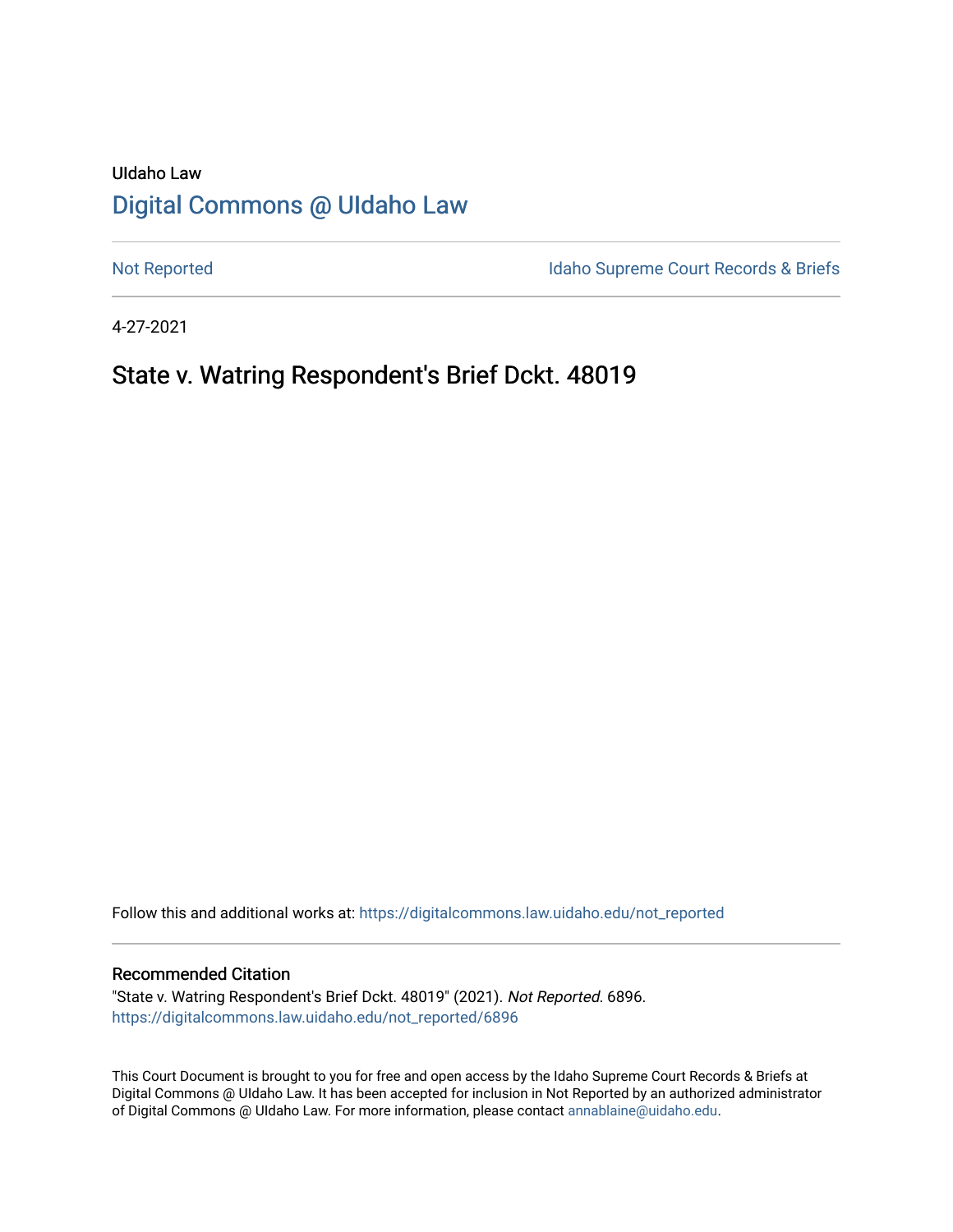Electronically Filed 4/27/2021 1:20 PM Idaho Supreme Court Melanie Gagnepain, Clerk of the Court By: Murriah Clifton, Deputy Clerk

#### **IN THE SUPREME COURT OF THE STATE OF IDAHO**

**) ) ) ) ) ) ) ) ) )**

**STATE OF IDAHO,**

**Plaintiff-Respondent,**

**v.** 

**SHERRI LEANN WATRING,** 

**Defendant-Appellant.**

**No. 48019-2020** 

**Ada County Case No. CR01-19-3376** 

### **BRIEF OF RESPONDENT** \_\_\_\_\_\_\_\_\_\_\_\_\_\_\_\_\_\_\_\_\_\_\_\_

\_\_\_\_\_\_\_\_\_\_\_\_\_\_\_\_\_\_\_\_\_\_\_\_

**APPEAL FROM THE DISTRICT COURT OF THE FOURTH JUDICIAL DISTRICT OF THE STATE OF IDAHO, IN AND FOR THE COUNTY OF ADA**

\_\_\_\_\_\_\_\_\_\_\_\_\_\_\_\_\_\_\_\_\_\_\_\_

**HONORABLE JASON D. SCOTT District Judge**

\_\_\_\_\_\_\_\_\_\_\_\_\_\_\_\_\_\_\_\_\_\_\_\_

**LAWRENCE G. WASDEN Attorney General State of Idaho**

**COLLEEN D. ZAHN Deputy Attorney General Chief, Criminal Law Division**

**KACEY L. JONES Deputy Attorney General Criminal Law Division P. O. Box 83720 Boise, Idaho 83720-0010 (208) 334-4534 E-mail: ecf@ag.idaho.gov** 

**ATTORNEYS FOR PLAINTIFF-RESPONDENT** **BEN P. McGREEVY Deputy State Appellate Public Defender 322 E. Front St., Ste. 570 Boise, Idaho 83702 (208) 334-2712 E-mail: documents@sapd.state.id.us** 

**ATTORNEY FOR DEFENDANT-APPELLANT**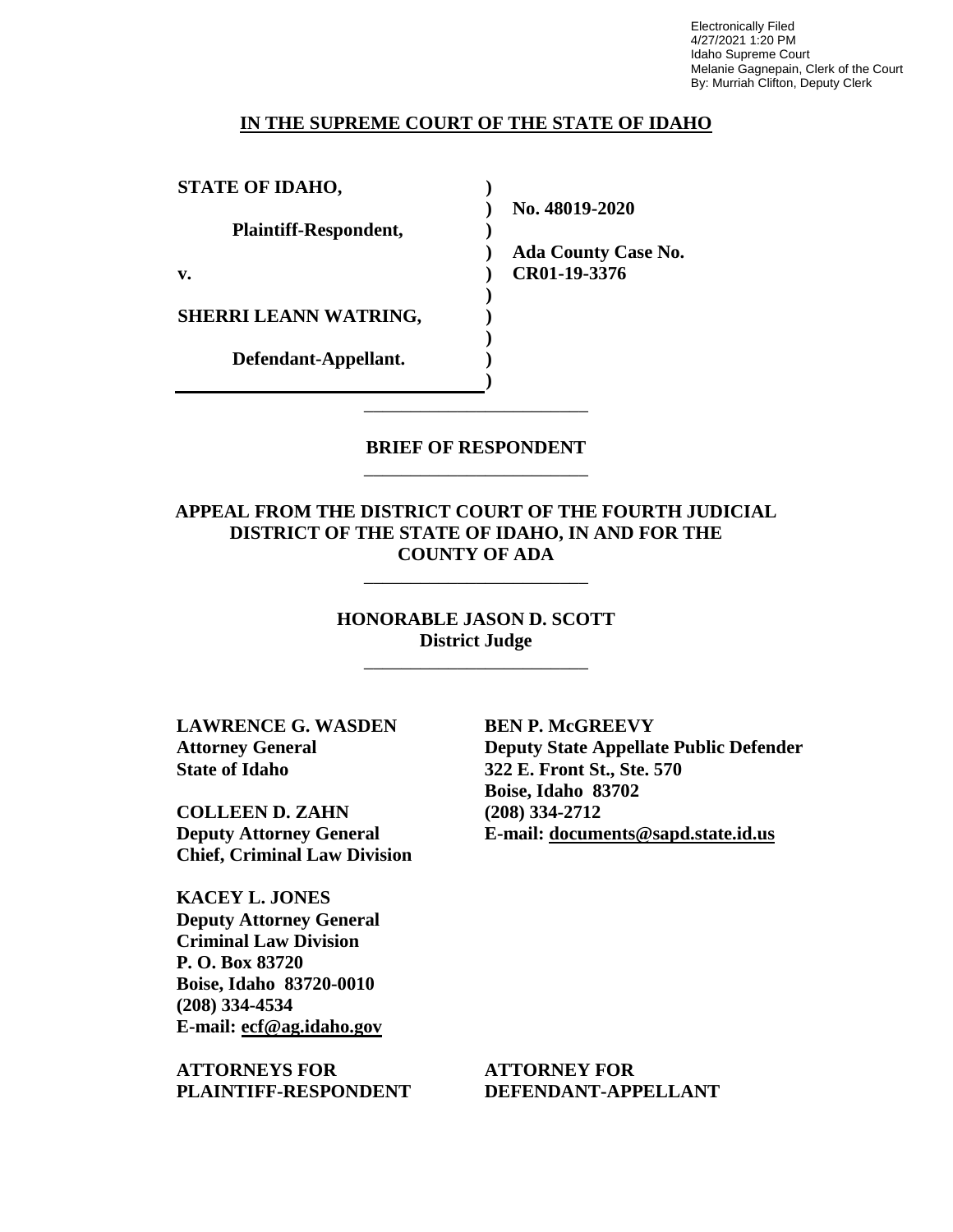# **TABLE OF CONTENTS**

|                 | Watring Has Failed To Show That The District Court Abused<br>Its Discretion By Entering An Order Of Restitution After |
|-----------------|-----------------------------------------------------------------------------------------------------------------------|
| $\mathsf{A}$ .  |                                                                                                                       |
| <b>B.</b>       |                                                                                                                       |
| $\mathcal{C}$ . | The District Court Properly Considered Watring's<br>Financial Circumstances And Ability To Pay Before                 |
|                 |                                                                                                                       |
|                 |                                                                                                                       |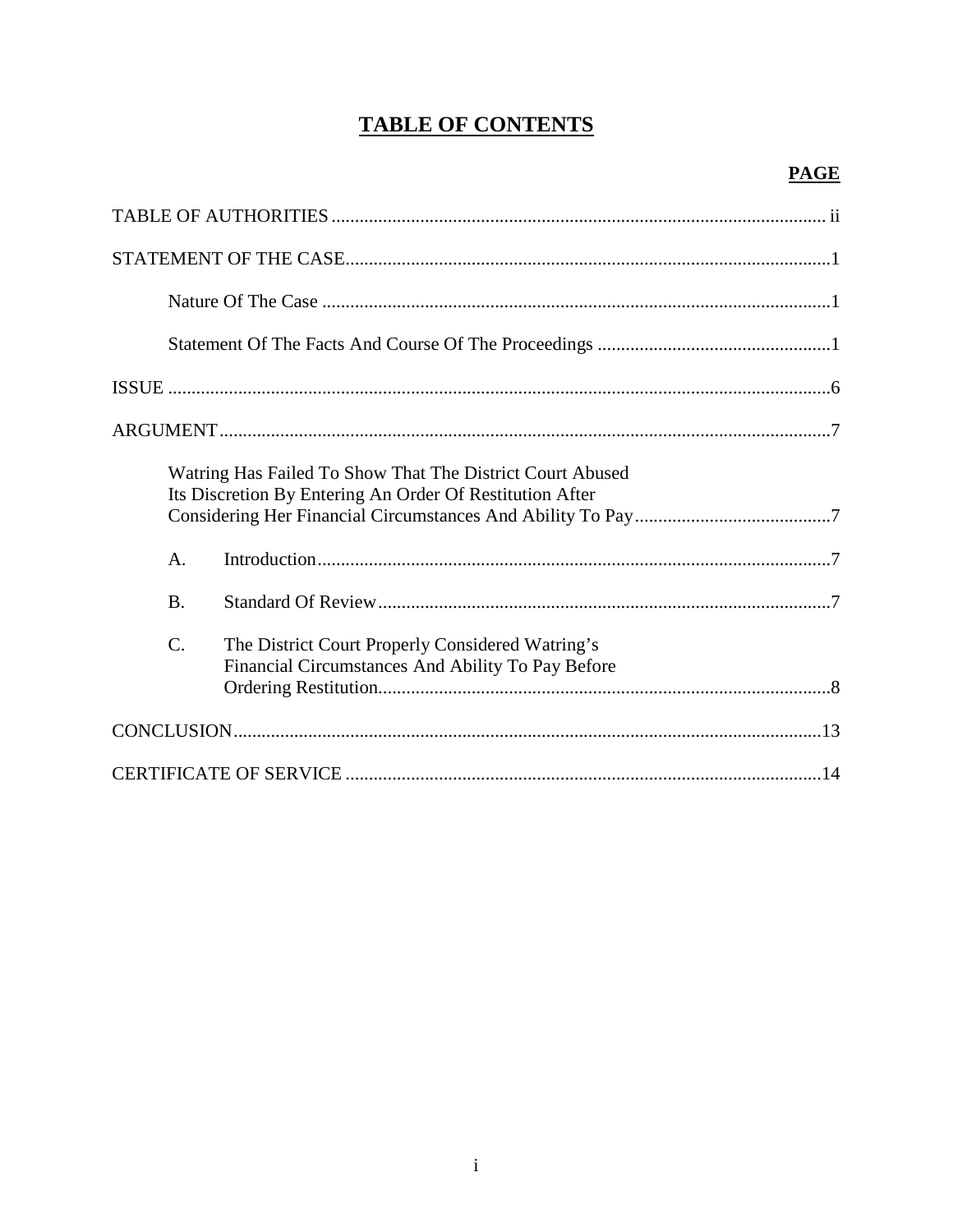# **TABLE OF AUTHORITIES**

| <b>CASES</b><br><b>PAGE</b> |  |
|-----------------------------|--|
|                             |  |
|                             |  |
|                             |  |
|                             |  |
|                             |  |
|                             |  |
|                             |  |
|                             |  |
|                             |  |
|                             |  |

## **STATUTES**

|--|--|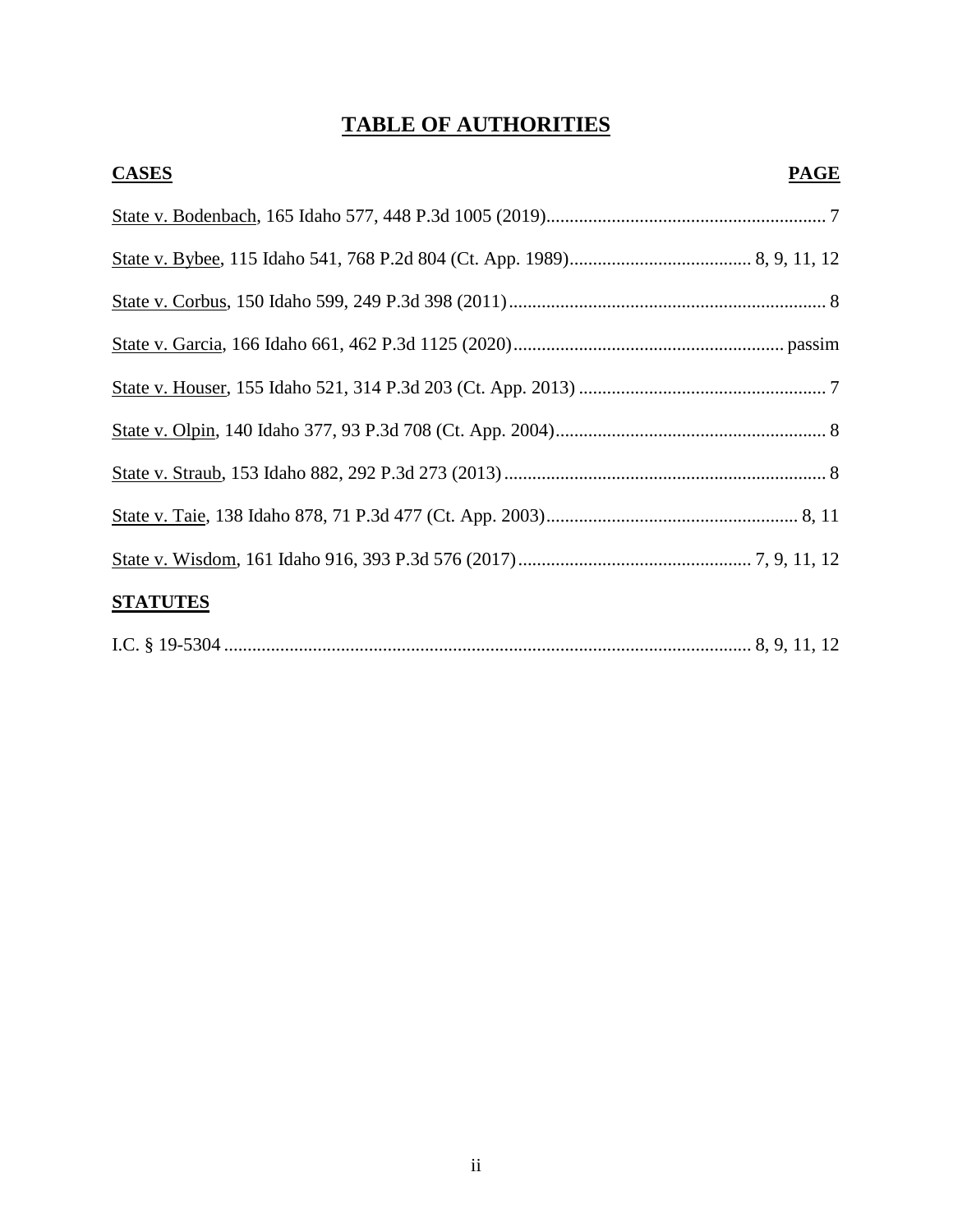#### STATEMENT OF THE CASE

#### Nature Of The Case

Sherri Leann Watring appeals from the district court's order of restitution.

#### Statement Of The Facts And Course Of The Proceedings

Watring worked through a company called Right at Home as a caregiver to Joella and William ("Bill") Howell beginning in 2011. (See Tr., p.272, Ls.6-8, 20-22) Initially, she assisted them with errands, housekeeping, and getting to appointments. (Tr., p.202, Ls.18-22; p.272, L.23 – p.273, L.5.) Around 2013, Watring quit working for Right at Home and began working for the Howells directly. (Tr., p.273, Ls.16-22.) Over time, she began to take on more duties and become more involved in their daily lives; by 2016, Watring had become their full-time caregiver. (Tr., p.203, Ls.4-15; p.273, L.23 – p.274, L.7.) Watring installed cameras in the home and monitored the Howells' conversations with others. (See Tr.,  $p.246$ , L.25 –  $p.247$ , L.8;  $p.318$ , L.6 –  $p.319$ , L.2; p.351, Ls.8-11.) Watring obtained power of attorney for both Joella and Bill. (See Tr., p.397, Ls.6-7.) She had access to and control over the Howells' finances. (Tr., p.213, Ls.2-5.)

Bill Howell died on February 1, 2018. (See Tr., p.186, L.11 – p.188, L.8.) Watring did not inform the Howells' family of his death. (Tr., p.206, L.25 – p.207, L.2.) Instead, the family found out around one week later. (Tr., p.276, Ls.16-17; p.322, Ls.8-17) After visiting Joella, family members became concerned about her care. (See Tr.,  $p.280$ , L.25 –  $p.281$ , L.2.) The Howells' son Donald Howell and his wife Sandy sought out alternative caregivers and guardianship for Joella. (Tr., p.281, Ls.5-12.)

Around that time, Shaw Phillips and Teresa McClenathan were hired through Doctors Hospice to provide care for Joella Howell following her diagnosis of pneumonia. (See Tr., p.241, L.20 – p.244, L.19; p.330, L.24 – p.331, L.2; p.503, L.21 – p.504, L.5.) Joella was very quiet and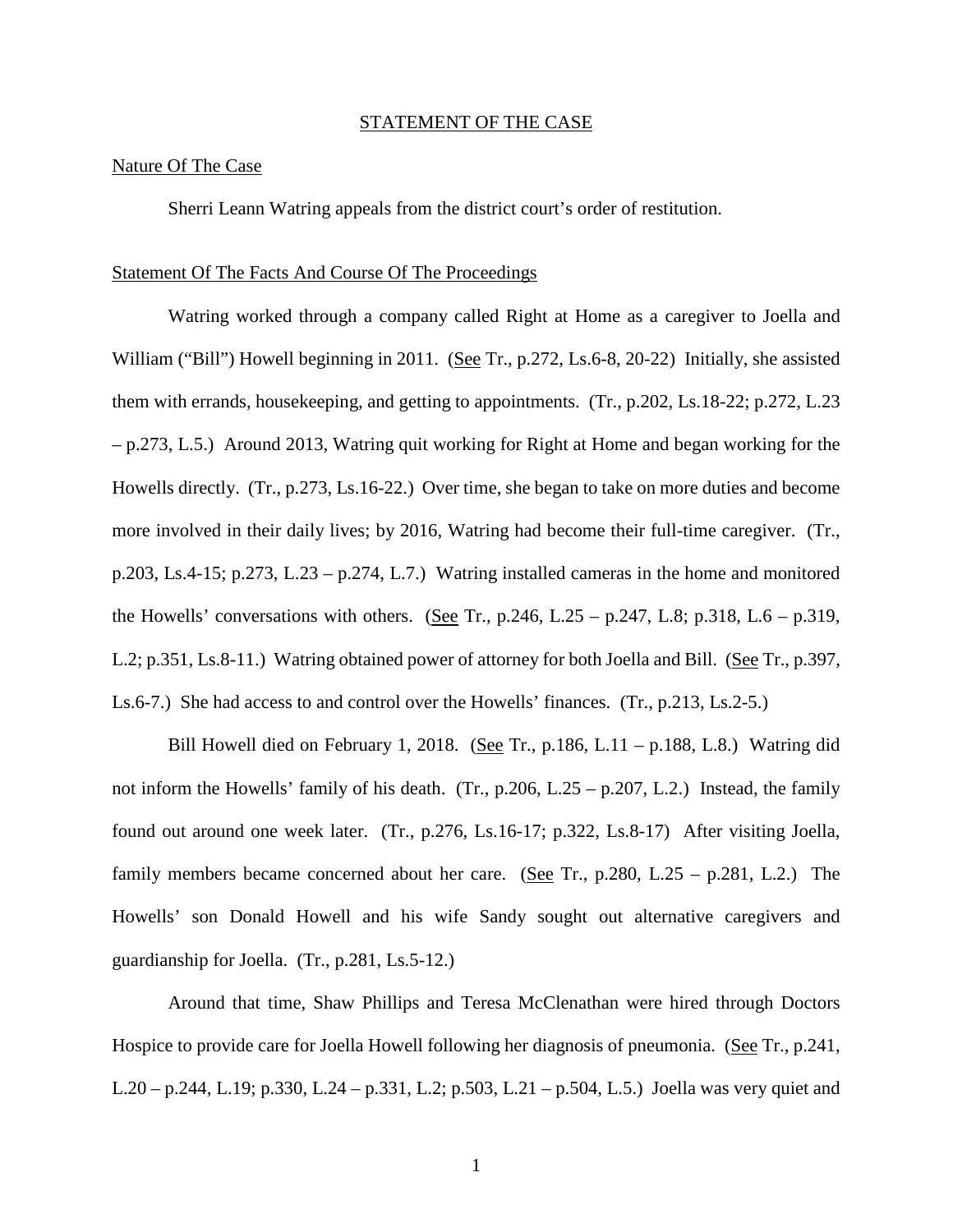reserved; when they tried to speak with her, Joella "would look up to the back of her for some reason." (Tr., p.246, Ls.8-12.) Later, they discovered cameras in the home, including one right over Joella. (Tr., p.246, L.25 – p.247, L.8.) Watring watched and listened in on conversations on her iPad. (Tr., p.351, Ls.8-11.) Phillips noticed that the home was being remodeled, new tile was being installed and the kitchen island was being redone; when Phillips asked why, Watring said she intended to bring in more patients to make more money.  $(Tr, p.252, L.25 - p.253, L.7.)$ 

Phillips and McClenathan noticed bedsores on Joella's body. (Tr., p.249, Ls.10-13; p.335, L.7 – p.338, L.3.) McClenathan gave Watring instructions for how to treat Joella, including keeping her turned in bed, keeping her dry and clean, and to not use cream on her wounds. (Tr., p.338, Ls.16-25.) Watring disregarded these instructions; she did not turn Joella in bed, Joella's clothes and bedding were "typically very soaked in urine," and she continued to use cream on the wounds. (Tr., p.342, Ls.1-9.) Watring told McClenathan that she was administering gabapentin medication to Joella without Joella's knowledge by putting it in juice because Joella did not want to take it. (Tr., p.349, Ls.4-7.) McClenathan found this particularly concerning; caregivers do not give medication without the patient's knowledge because the patient has a right to refuse. (Tr., p.349, Ls.8-14.) At one point, McClenathan called law enforcement because Watring would not allow her to see Joella and she was concerned about her care. (Tr., p.366, Ls.18-24.)

In late February, Donald Howell was granted guardianship of Joella. (Tr., p.210, L.24 – p.211, L.1.) He fired Watring on February 22, 2018. (Tr., p.210, Ls.5-8; p.282, Ls.8-14.) Watring was upset, tried to block the family from seeing Joella, and tried to get Joella to speak to her attorney on the phone to stop it. (Tr., p.282, L.15 – p.283, L.2.) Watring locked herself in Bill's office for around an hour. (Tr., p.283, Ls.5-13.) When Watring left the home, she took some boxes, including one containing medicines, and a large laundry bag that was full to the top. (Tr.,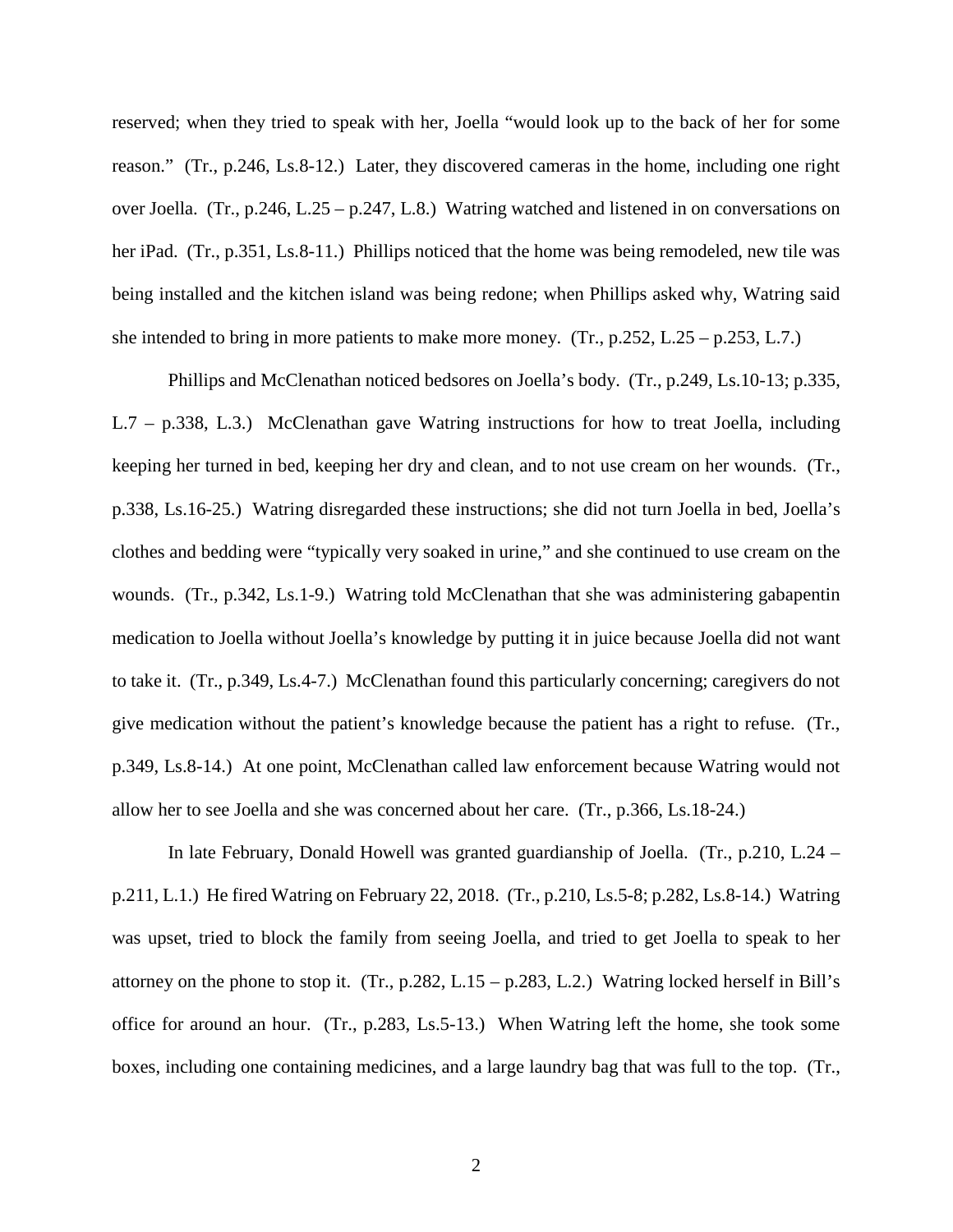p.211, L.24 – p.212, L.2; p.254, L.20 – p.255, L.6; p.283, Ls.20-23.) After she was gone, the family noticed important items were missing from the home, including the computer, medical records, military records, identifications, wallets, checkbooks, credit cards, keys, garage door openers, and the urn with Bill's ashes. (Tr., p.212, Ls.3-13; p.284, Ls.9-12.)

Donald Howell recovered the urn from Watring but was never able to recover Bill's ashes. (See Tr., p.208, L.10 – p.209, L.13.) Watring told McClenathan that Bill's ashes were to be buried or left at the VA cemetery. (Tr., p.354, Ls.12-15.) Watring told Phillips that she had Bill's ashes and was going to deal with them as she saw fit. (Tr.,  $p.253$ , L.14 –  $p.254$ , L.19.) Watring told law enforcement she scattered Bill's ashes at Moses Lake, per Joella's request. (See Tr., p.386, Ls.22- 24.) However, Watring posted on Facebook a map of the location where she scattered the ashes, which was a location north of Spokane, Washington, over one hundred miles east of Moses Lake. (See State's Ex. 11; see also Tr., p.385, L.17 – p.387, L.15.)

After Watring was fired, Joella's health began to improve. Before Watring was fired, Joella looked very unhealthy, frail, and bed-bound; she had chest congestion, large bedsores, and showed signs of dehydration. (Tr., p.294, Ls.5-7; p.333, Ls.5-9; p.335, L.11 – p.336, L.3.) Once she was no longer under Watring's care, Joella gained twenty-six pounds, her bedsores were treated, and her health greatly improved. (Tr., p.294, Ls.13-16; p.348, Ls.9-22.) Joella died on June 26, 2018. (Tr., p.294, Ls.24-25.)

Officer Wigington met with Watring several times. (Tr., p.375, Ls.10-13.) During one meeting, Watring "offered up a very large box completely full of paperwork" from her residence, which contained power of attorney documents for both Bill and Joella, medical records, veterans records, financial records, and Bill's will. (Tr., p.375, L.20 – p.376, L.16.) The family put together a detailed accounting of the Howells' finances. (See Tr., p.287, Ls.3-18; see also Defense Ex.101.)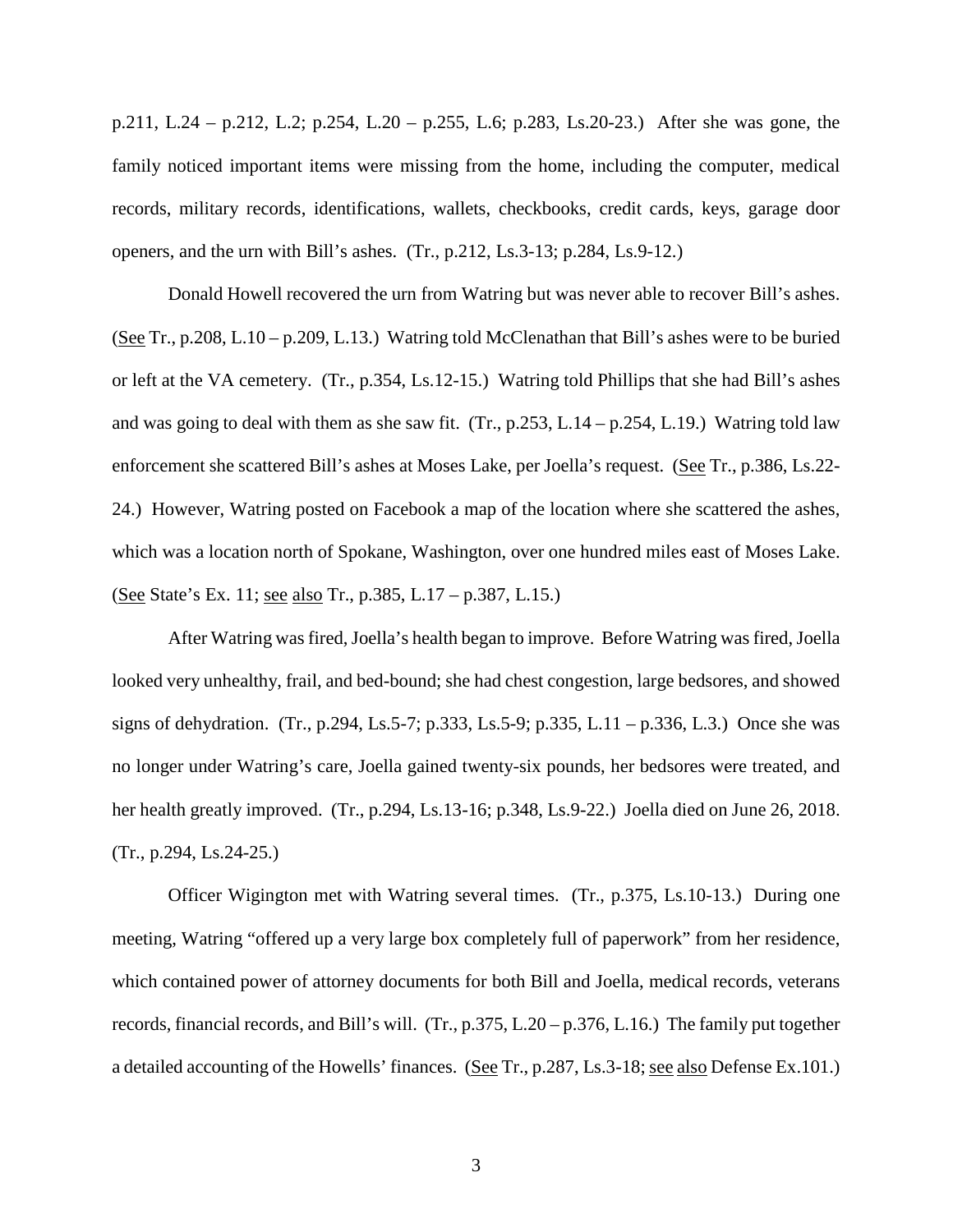They owed on two mortgages, one for the home the Howells originally lived in and the one they moved into while under Watring's care. (Tr., p.288, L.17 – p.289, L.9.) They owed on the construction being done in the new house. (Tr., p.289, Ls.10-18.) They owed on four credit cards, two of which were in default. (Tr., p.289, L.22 – p.290, L.12.)

Officer Anjelkovich detailed the Howells' financial records, transfers made to accounts in Watring's name, and debts incurred. (See Tr., p.403, L.1 – p.420, L.4; p.431, L.24 – p.451, L.3.) He calculated the total debt accrued in the Howells' names from December 2016 to February 2018 to be \$25,439.98; he calculated the total amount disbursed from the Howells' accounts to Watring during that same time to be  $$78,051.46$ . (Tr., p.449, L.20 – p.450, L.7.)

The state charged Watring with two counts of felony abuse, exploitation, or neglect of a vulnerable adult and one count of misdemeanor petit theft. (R., pp.33-34.) Following a trial, the jury found Watring guilty as charged. (R., pp.352-53; Tr., p.618, L.25 – p.619, L.18.) The district court sentenced Watring to one and a half years fixed on each felony count, to run concurrently, and left open the issue of restitution. (R., pp.382-84; Tr., p.686, Ls.11-15.)

Thereafter, the district court held a restitution hearing. (See R., pp.1131-32; see also Supp. Tr.) The state requested the district court take judicial notice of the trial transcript as well as State's Exhibits 13 through 16. (Supp. Tr., p.5, Ls.12-18; R., pp.393-1130.) With no objection, the district court granted the state's motion. (Supp. Tr., p.5, L.19 – p.6, L.3.) The state relied on those materials and requested restitution in the amount of \$103,491.44. (See Supp. Tr., p.6, Ls.4-8; p.16, Ls.15-18.) Watring testified on her own behalf. She testified that she did not have assets but had various debts, including medical bills and rent. (See Supp. Tr., p.7, L.14 – p.9, L.16.) Watring also testified about her physical and mental condition. (Supp. Tr., p.9, L.18 – p.11, L.11.)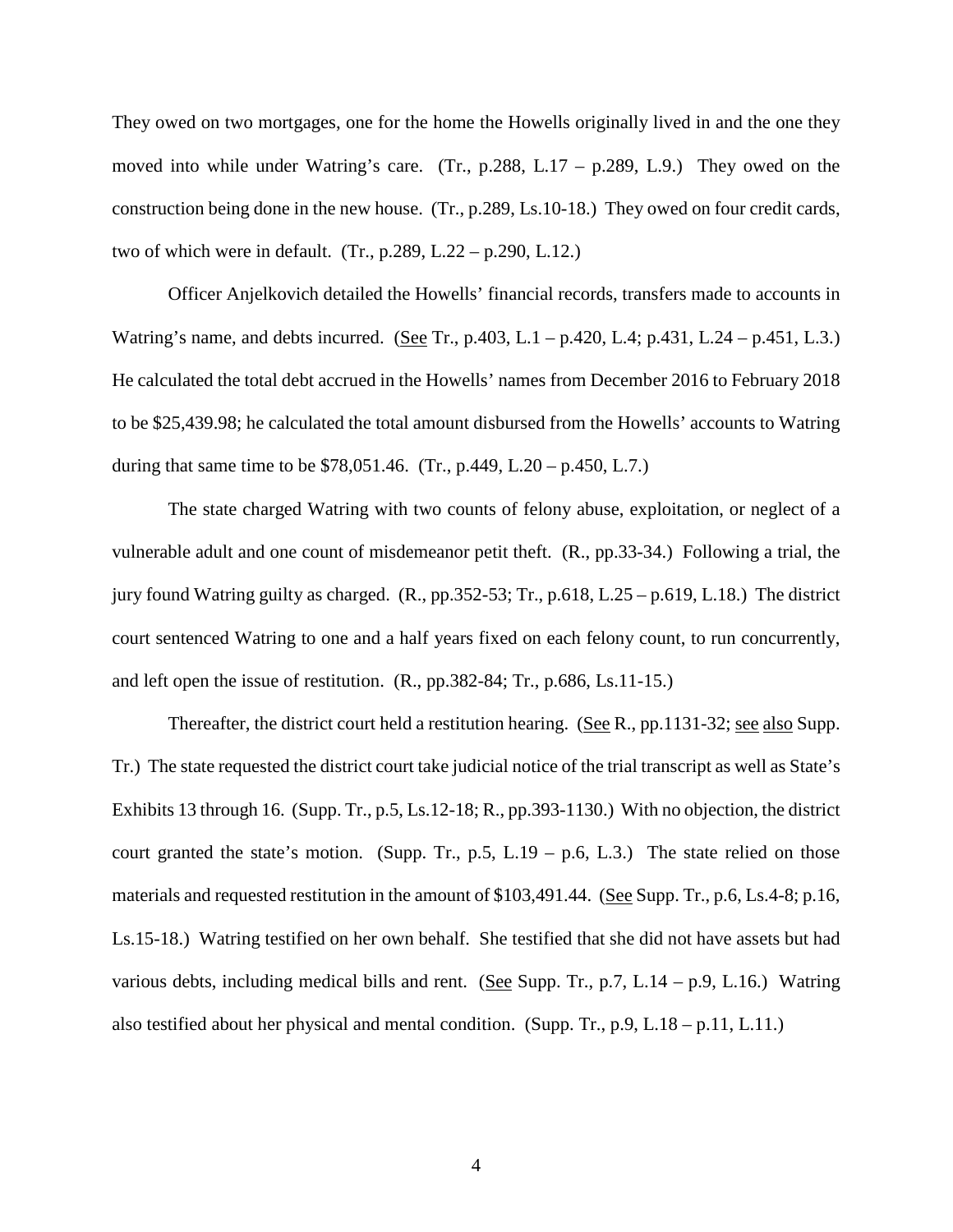After taking the matter under advisement, the district court awarded restitution in the amount of \$38,911.00. (R., pp.1133-39.) First, the district court concluded that the Howells' estate was eligible to receive restitution, given that the Howells were directly injured victims before their deaths. (R., pp.1134-35.) Second, the district court addressed Watring's ability to pay, and concluded that "Watring's financial circumstances and earning ability don't justify declining to enter any restitution order at all…[n]or do they justify a restitution order in a lower amount" than that proven by the state to be caused by Watring's criminal acts. (R., pp.1135-36.)

Last, the district court determined the appropriate amount of restitution. (R., pp.1136-39.) The state requested restitution in the amount of \$103,491.44: \$78,051.46 based on "monies allegedly paid from the Howells' accounts to Watring," and \$25,439.98 based on "credit-card debts allegedly accumulated by Watring in the Howells' name." (R., p.1136.) The district court first deducted "reimbursements whose propriety was unchallenged," which lowered the \$78,051.46 figure to \$38,911.00. (R., pp.1136-37.) Then, the district court determined the state failed to prove that the credit card debts had been accumulated for Watring's benefit, rather than for the Howells' benefit. (R., p.1137.) Therefore, the district court ordered restitution in the amount of \$38,911.00. (R., pp.1137-39.) The district court further ordered that interest not accrue on that amount. (R., pp.1138-39.)

Watring filed a timely notice of appeal from the judgment of conviction. (R., pp.389-90.)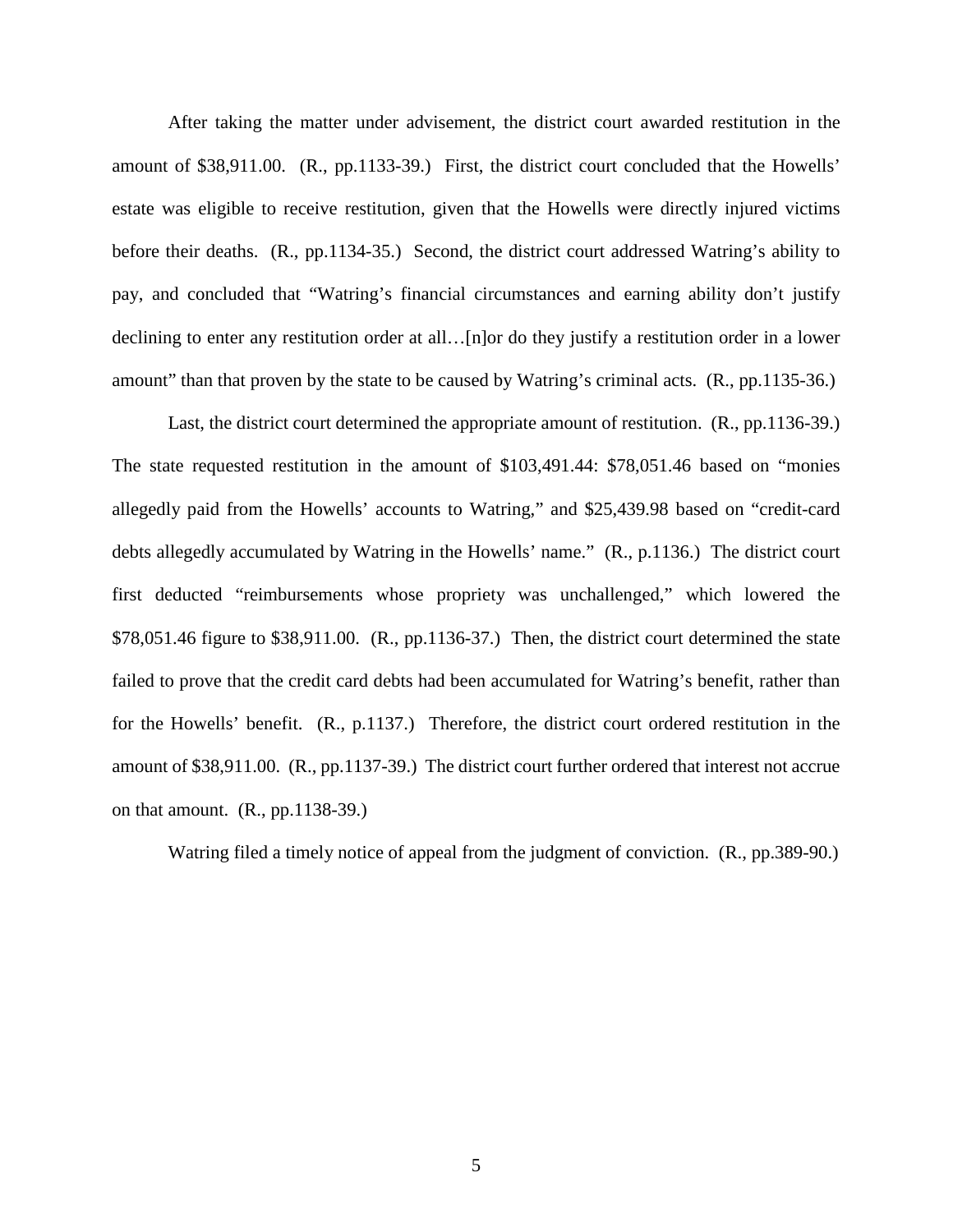## **ISSUE**

Watring states the issue on appeal as:

Did the district court abuse its discretion by entering an order of restitution without properly considering Ms. Watring's ability to repay the amount in the future?

(Appellant's brief, p.9.)

The state rephrases the issue as:

Has Watring failed to show that the district court abused its discretion by entering an order of restitution after considering her financial circumstances and ability to pay?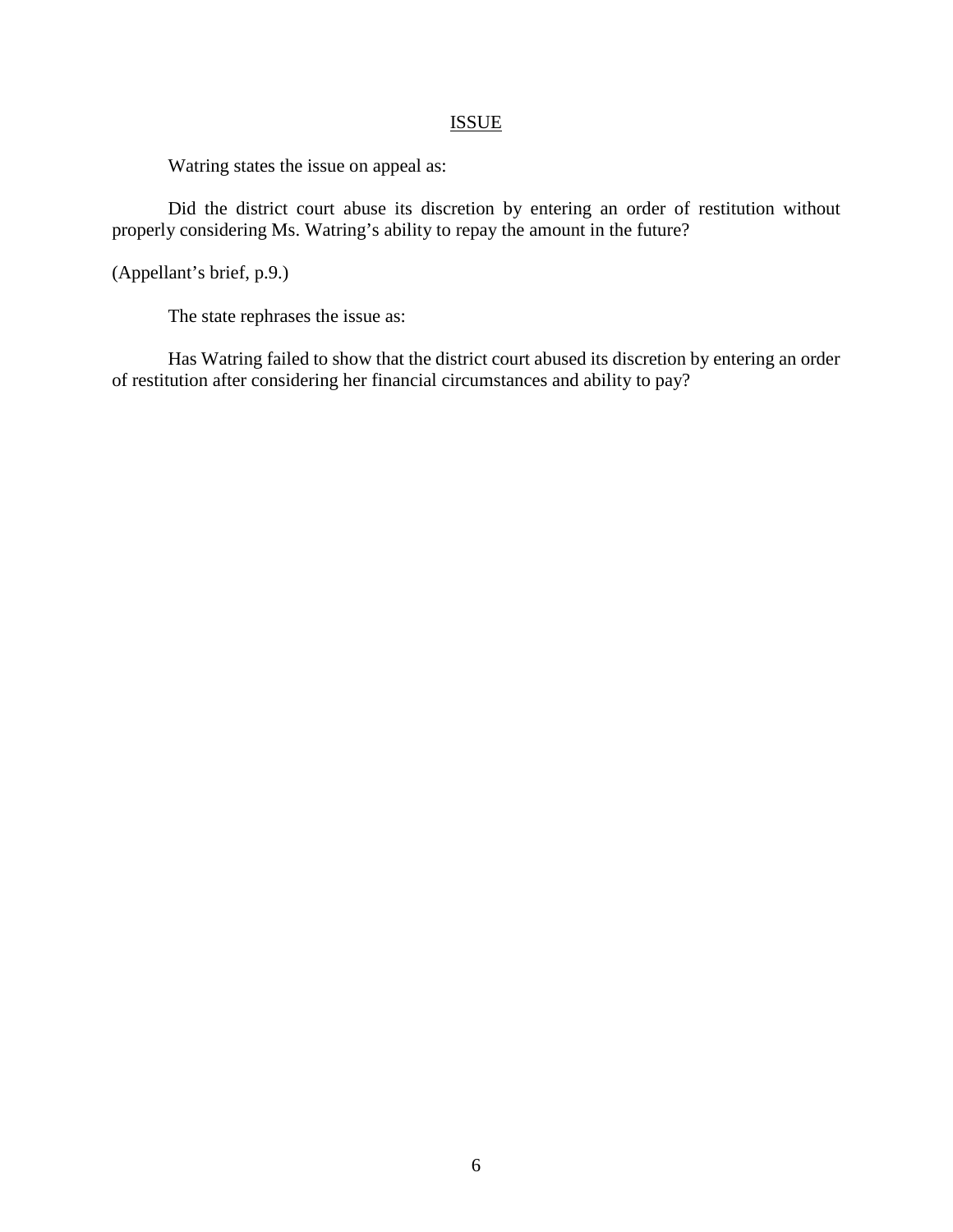#### ARGUMENT

## Watring Has Failed To Show That The District Court Abused Its Discretion By Entering An Order Of Restitution After Considering Her Financial Circumstances And Ability To Pay

#### A. Introduction

Watring argues the district court abused its discretion when it awarded restitution because it did not properly consider her ability to repay the amount in the future.<sup>[1](#page-10-0)</sup> (Appellant's brief, pp.10-16.) This argument is unavailing. The district court considered both Watring's restitution hearing testimony regarding her financial circumstances and the information in the PSI. Only after discussing her apparent immediate inability to pay and potential foreseeable future ability to pay did the district court order restitution. Further, the district court specifically declined to order interest in light of Watring's financial circumstances. Watring has shown no abuse of discretion.

### B. Standard Of Review

 $\overline{a}$ 

"The sentencing court has discretion to determine whether restitution is appropriate and, if so, to set the amount." State v. Houser, 155 Idaho 521, 524, 314 P.3d 203, 206 (Ct. App. 2013). See also State v. Wisdom, 161 Idaho 916, 919, 393 P.3d 576, 579 (2017). When reviewing a district court's order of restitution for abuse of discretion, this Court "examin[es] whether the trial court '(1) correctly perceived the issue as one of discretion; (2) acted within the outer boundaries of its discretion; (3) acted consistently with the legal standards applicable to the specific choices available to it; and (4) reached its decision by the exercise of reason.'" State v. Garcia, 166 Idaho 661, \_\_\_, 462 P.3d 1125, 1145 (2020) (quoting State v. Bodenbach, 165 Idaho 577, 591, 448 P.3d 1005, 1019 (2019)). The district court's factual findings in relation to restitution will not be

<span id="page-10-0"></span><sup>&</sup>lt;sup>1</sup> Watring challenges only whether the district court properly considered her ability to pay, but does not otherwise dispute the propriety or amount of restitution awarded.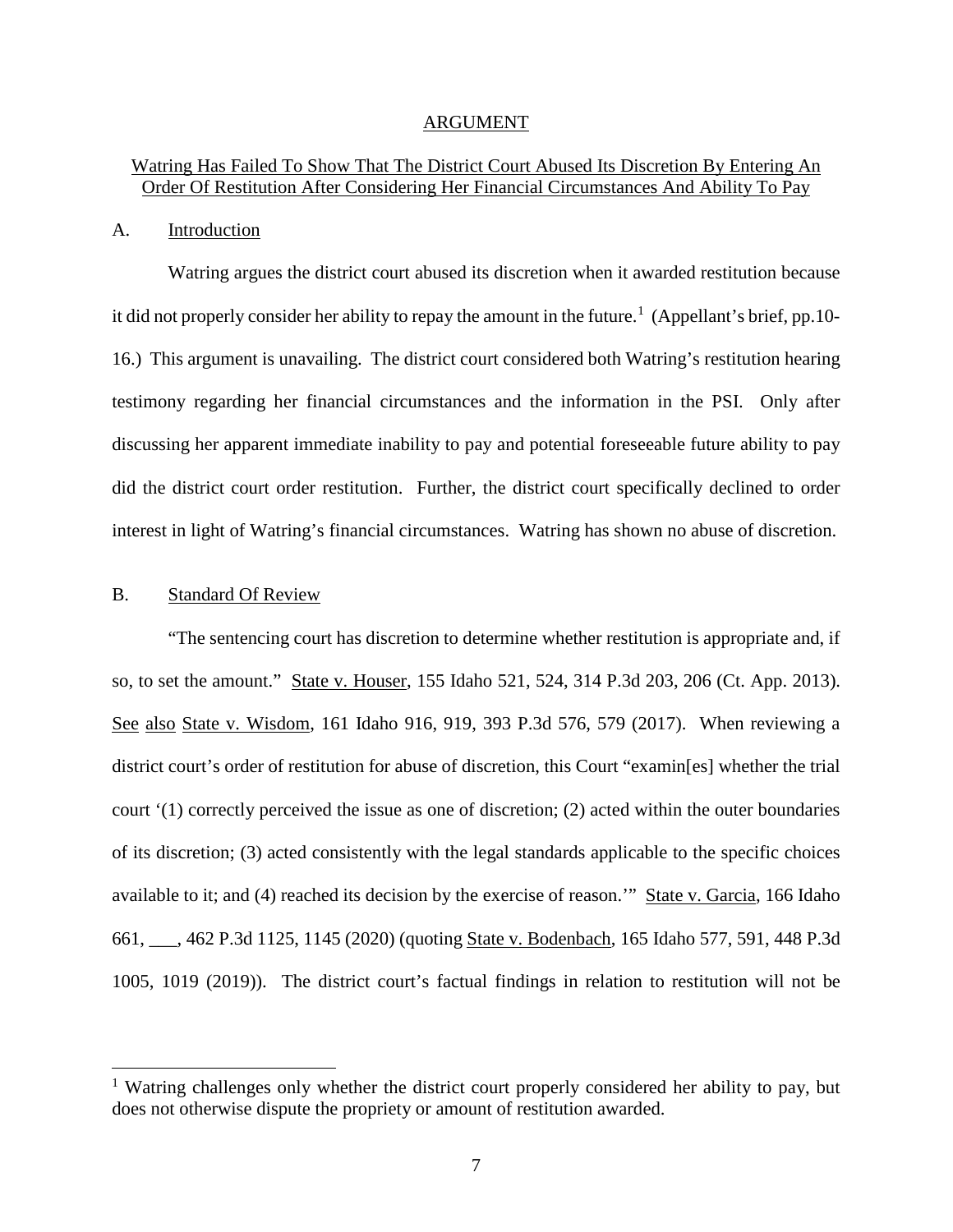disturbed if supported by substantial evidence. State v. Straub, 153 Idaho 882, 885, 292 P.3d 273, 276 (2013); <u>State v. Corbus</u>, 150 Idaho 599, 602, 249 P.3d 398, 401 (2011); <u>see also Garcia,</u> 166 Idaho at  $\ldots$ , 462 P.3d at 1145-46 (defendant's foreseeable ability to pay "is a factual finding that will not be disturbed on appeal if supported by substantial evidence").

### C. The District Court Properly Considered Watring's Financial Circumstances And Ability To Pay Before Ordering Restitution

The court shall order a defendant found guilty of any crime which results in an economic loss to the victim to make restitution to the victim unless the court determines that an order of restitution would be inappropriate or undesirable. I.C. § 19-5304(2). The policy behind this statute "favors full compensation of crime victims who suffer economic loss." State v. Olpin, 140 Idaho 377, 378, 93 P.3d 708, 709 (Ct. App. 2004). In determining whether to order restitution and the amount of such restitution, the court must consider the amount of economic loss sustained by the victim, and the financial resources, needs, and earning ability of the defendant. I.C. § 19-5304(7). However, "[t]he immediate inability to pay restitution by a defendant shall not be, in and of itself, a reason to not order restitution." I.C. § 19-5304(7). Indeed, a defendant's "inability to pay neither precludes nor limits a restitution award," but is simply one factor for the court to consider in making its discretionary determination. Olpin, 140 Idaho at 379, 93 P.3d at 710; see also State v. Taie, 138 Idaho 878, 880, 71 P.3d 477, 479 (Ct. App. 2003); State v. Bybee, 115 Idaho 541, 543, 768 P.2d 804, 806 (Ct. App. 1989).

"[T]he 'immediate inability' of a defendant to pay is a separate concept from the 'foreseeable ability' of the defendant to repay the award." Garcia, 166 Idaho at \_\_\_, 462 P.3d at 1146. A court may order restitution in contemplation of a defendant's future ability to pay. Id. at \_\_\_, 462 P.3d at 1145; Olpin, 140 Idaho at 380, 93 P.3d at 711; Bybee, 115 Idaho at 543, 768 P.2d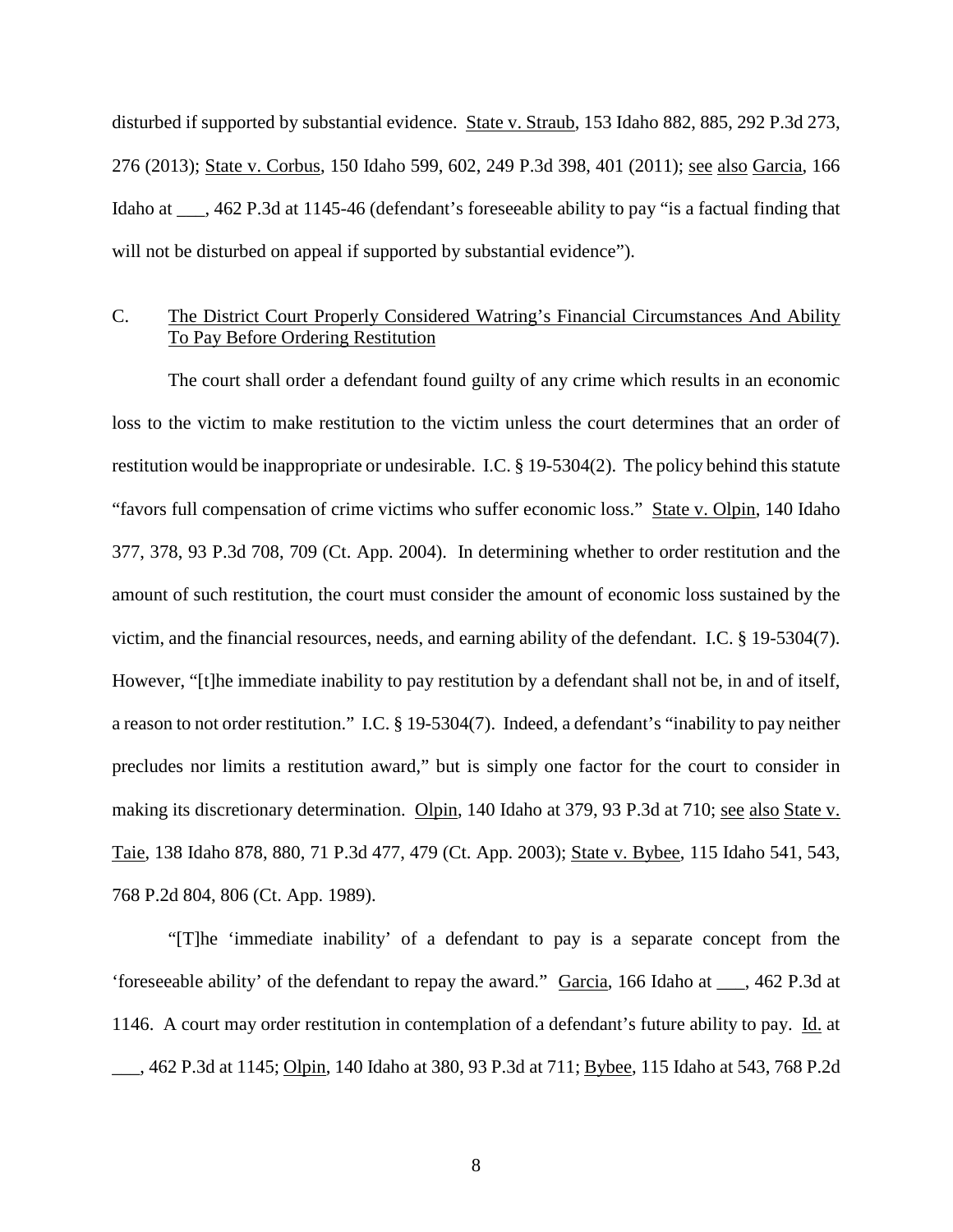at 806. However, a district court is not "required to divine a defendant's future capabilities," nor should a victim's right to restitution be limited to what is known about the defendant's financial circumstances at the time of sentencing. Garcia, 166 Idaho at \_\_\_, 462 P.3d at 1147. Idaho courts have upheld orders of restitution where the defendant's future ability to pay was little more than supposition. See Bybee, 115 Idaho at 543, 768 P.2d at 806 (noting "it is unlikely Bybee will ever meet the full amount of restitution ordered," but "Bybee has the business acumen to earn money for restitution upon his eventual release" and "in the event Bybee is able to obtain some assets, the victims should have ready access to the assets for satisfaction of their losses"); <u>see also Wisdom</u>, 161 Idaho at 924, 393 P.3d at 584 (upholding restitution order despite defendant's near-minimum wage pay based on district court's conclusion that there was nothing preventing defendant from "perhaps moving up, realizing an increase in her salary and at some point being able to at least make some payment towards the restitution requested in this case"); see also Garcia, 166 Idaho at \_\_\_, 462 P.3d at 1147 (noting that "[a] defendant facing a lengthy prison sentence may be dramatically different and markedly more employable *after* his release than he was at the time of his crime" (emphasis in original)).

The district court acted consistently with applicable legal standards by properly considering Watring's financial circumstances and ability to pay before ordering restitution. The district court set forth the factors it must consider, quoting the language of I.C. § 19-5304(7). (R., p.1135.) The district court noted that under that provision the immediate inability to pay does not preclude an order of restitution. (R., p.1135.) However, the district court also recognized it must consider Watring's "'foreseeable ability' to pay restitution in the future." (R., p.1135 (quoting Garcia, 166) Idaho at \_\_\_, 462 P.3d at 1145).) Then it did so.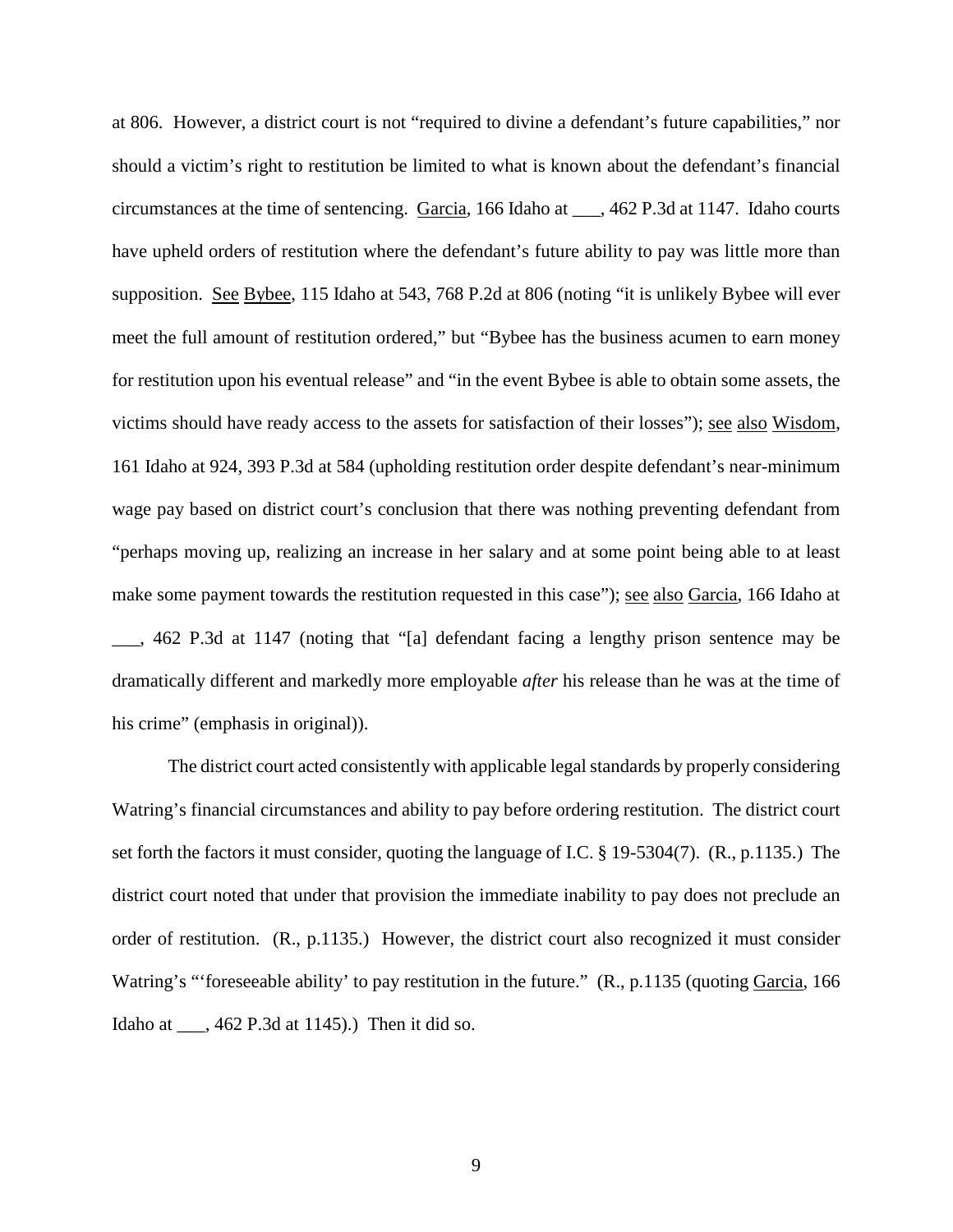The district court noted Watring's testimony at the restitution hearing "bearing on her inability to pay a restitution award." (R., p.1133.) The district court also noted information in the presentence investigation report (PSI) bearing on Watring's financial circumstances: that Watring was ", was on food stamps, and had limited financial resources, significant health problems, and not much in the way of an employment history or near-term employment prospects."  $(R., pp.1135-36)$  (citing PSI, pp.1, 17-19).<sup>[2](#page-13-0)</sup>) The district court considered that Watring may be unable to continue her employment in the health care field as a result of this case, and would be incarcerated for a little over a year. (R., p.1136.) Although the district court noted that Watring "might lack the 'foreseeable ability' to fully repay a large restitution award," the court determined Watring "mostly supported herself so far in her life, and it isn't unlikely that she'll find a way to support herself and be capable of making modest restitution payments." (R., p.1136.) This is supported by substantial evidence in the record. Watring identified various "job skills/experience," including "caregiver, landscaper, mill-worker." (PSI, p.18.) Although Watring was unemployed at the time of the PSI and declined to list any employment prior to her time working for the Howells, she "indicated that despite not seeking employment since being fired in 2018, she does not have an issue maintaining work." (PSI, pp.17-18.) Further, Watring testified that she is very industrious and always had a job since she was a teenager. (See Supp. Tr., p.13,  $Ls.6-9.$ )

Based on its considerations of Watring's financial circumstances, ability to pay, and the crimes for which restitution was being sought, the district court "conclude[d], in its discretion, that Watring's financial circumstances and earning ability don't justify declining to enter any

 $\overline{a}$ 

<span id="page-13-0"></span> $2$  The presentence investigation report (PSI) appears in the Confidential Documents electronic document on pages 3179-3289. Citations to the PSI will refer to the PSI's internal pagination.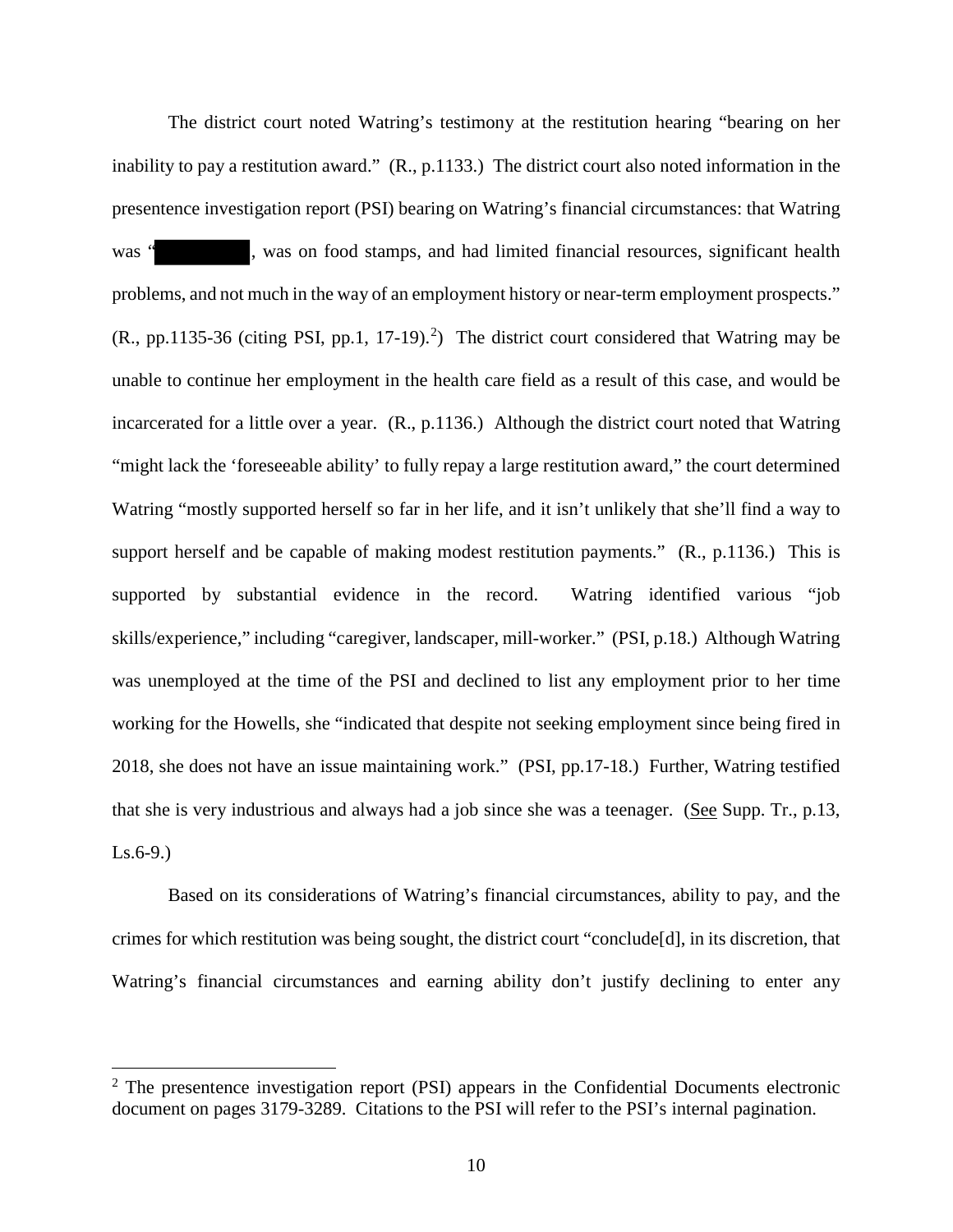restitution order at all, particularly not given that she committed a theft-type crime." (R., p.1136.) "Nor do they justify a restitution order in a lower amount than the full economic loss the State has proved was caused by her criminal conduct." (R., p.1136.) That being said, the district court ordered that interest not accrue on the awarded restitution due to "the sizeable restitution amount and Watring's difficult financial circumstances and limited earning ability." (R., pp.1138-39.) Because the district court properly considered the factors of I.C. § 19-5304(7), including Watring's immediate and foreseeable ability to pay, it did not abuse its discretion when it ordered \$38,911.00 in restitution, without interest.

Watring argues the district court abused its discretion when it ordered restitution because she has no foreseeable ability to pay the amount ordered. (Appellant's brief, pp.14-16.) Watring points specifically to the facts that she was unemployed, would likely be unable to work in the same field due to her crimes, and her medical conditions. (Appellant's brief, p.14 (citing PSI, pp.17-20).) Those circumstances, considered by the district court, do not preclude an order of restitution. See Taie, 138 Idaho at 880, 71 P.3d at 479 (upholding restitution order over defendant's argument that his incarceration and medical conditions would render him unable to secure employment in former occupation). Additionally, Watring argues that Garcia, Bybee, and Wisdom support her argument that the district court abused its discretion. However, each case supports the opposite conclusion.

In Garcia, this Court vacated a restitution order after determining that the district court had failed to recognize the distinction between the defendant's immediate inability to pay and his foreseeable future ability to pay. Garcia, 166 Idaho at \_\_\_, 462 P.3d at 1146. Further, this Court concluded "the district court did not address Garcia's future ability to repay at all," where its entire analysis of Garcia's ability to pay was limited to one sentence stating the court had considered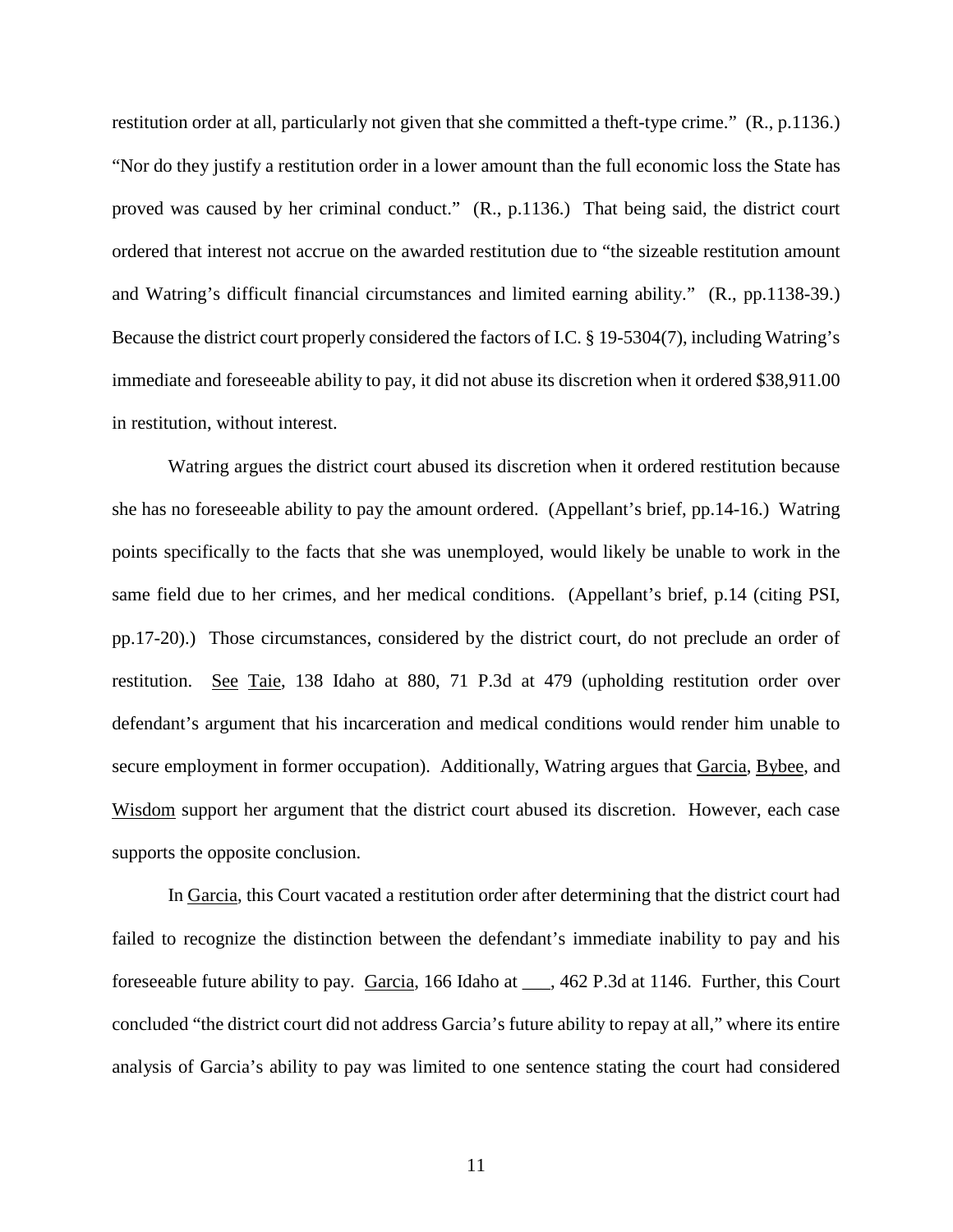Garcia's economic circumstances. Id. at \_\_\_, 462 P.3d at 1146-47. The district court here committed no such errors. The district court, quoting Garcia, specifically recognized the distinction between Watring's immediate ability to pay and her foreseeable future ability to do so. (R., p.1135.) Rather than rely on one conclusory sentence, the district court devoted two pages of its order to its consideration of the factors set forth in I.C. § 19-5304(7), including both Watring's immediate and foreseeable future ability to pay. (R., pp.1135-36.) Therefore, the district court did exactly as Garcia requires and that decision supports that the district court did not abuse its discretion.

Likewise, the **Bybee** and **Wisdom** decisions support the district court's exercise of discretion. In Bybee, the Idaho Court of Appeals upheld the district court's restitution order, which amounted to over 1.6 million dollars. Bybee, 115 Idaho at 542, 768 P.2d at 805. In doing so, the Court of Appeals noted that it was unlikely Bybee would ever pay off that amount. Id. at 543, 768 P.2d at 806. However, the Court of Appeals considered the district court's conclusion that Bybee had business acumen and could potentially find a means to make money upon his release. Id. In that event, "the victims should have ready access to the assets for satisfactions of their losses." Id. Similarly in Wisdom, this Court upheld the district court's restitution order. Wisdom, 161 Idaho at 925, 393 P.3d at 585. This Court noted that Wisdom made barely more than minimum wage but relied on the district court's finding that there was nothing to "preclude her from perhaps moving up, realizing an increase in her salary and at some point being able to at least make some payment towards the restitution requested in the case." Id. at 924, 393 P.3d at 584. Watring's case is no different. Just as in Bybee, the district court acknowledged that Watring may struggle to pay off the full amount of restitution ordered. (R., p.1136.) And, as in both Bybee and Wisdom, the district court noted that Watring had demonstrated the ability to support herself financially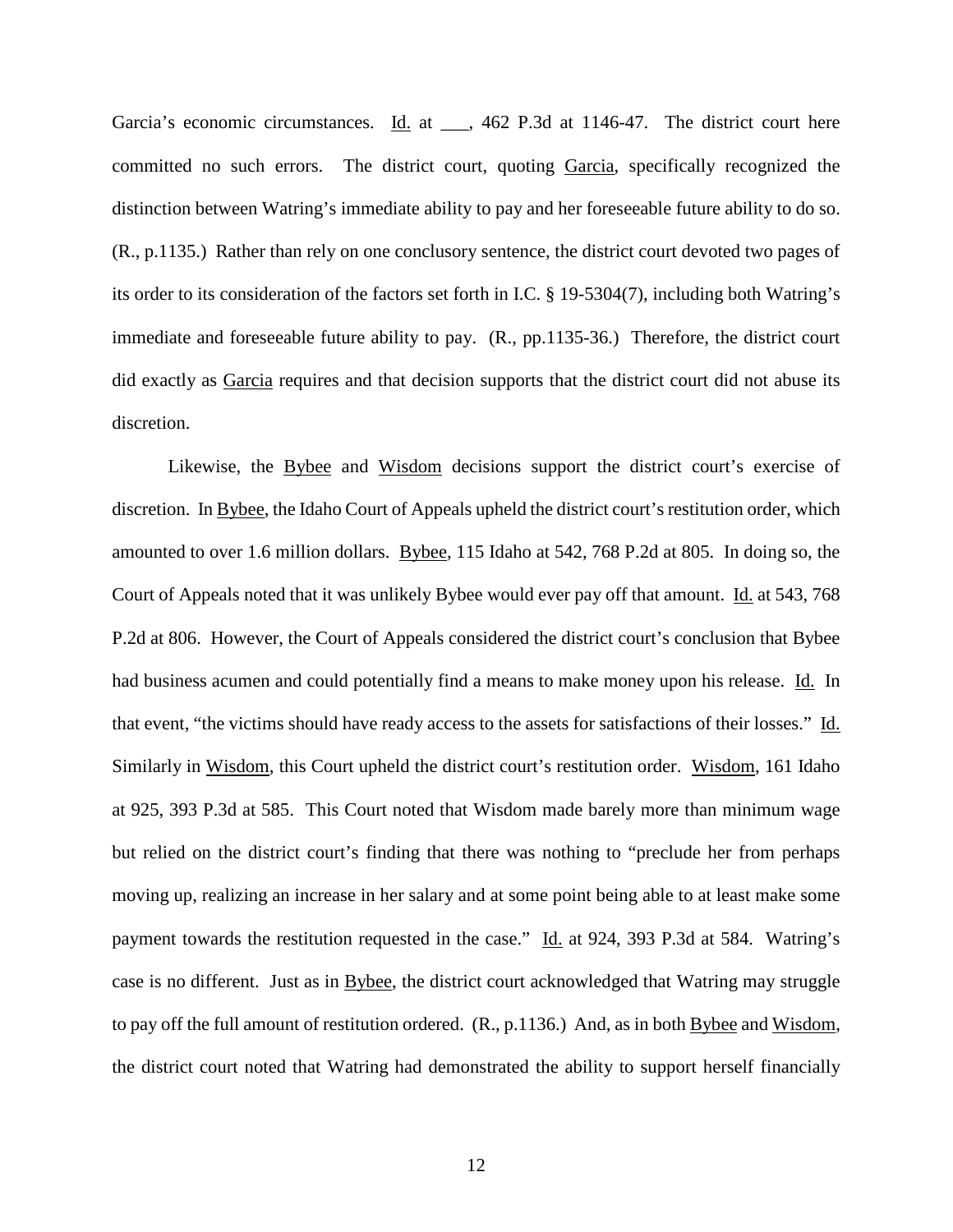throughout her life and it was not unlikely she would be able to do so again. (R., p.1136.) Should she be able to do so, the Howells' estate should have ready access to those assets to satisfy the economic losses caused by Watring's underlying criminal conduct. The district court did not need to divine how Watring might do so, nor was it limited by Watring's financial circumstances and employment opportunities at the time of the hearing. See Garcia, 166 Idaho at \_\_\_, 462 P.3d at 1147.

The record demonstrates that the district court considered Watring's financial circumstances, including her immediate and foreseeable future ability to pay, as well as the policy favoring providing full recovery to crime victims, before it ordered restitution. Accordingly, Watring has failed to show any abuse of the district court's discretion.

## **CONCLUSION**

The state respectfully requests this Court to affirm the district court's order of restitution. DATED this 27th day of April, 2021.

> /s/ Kacey L. Jones KACEY L. JONES Deputy Attorney General